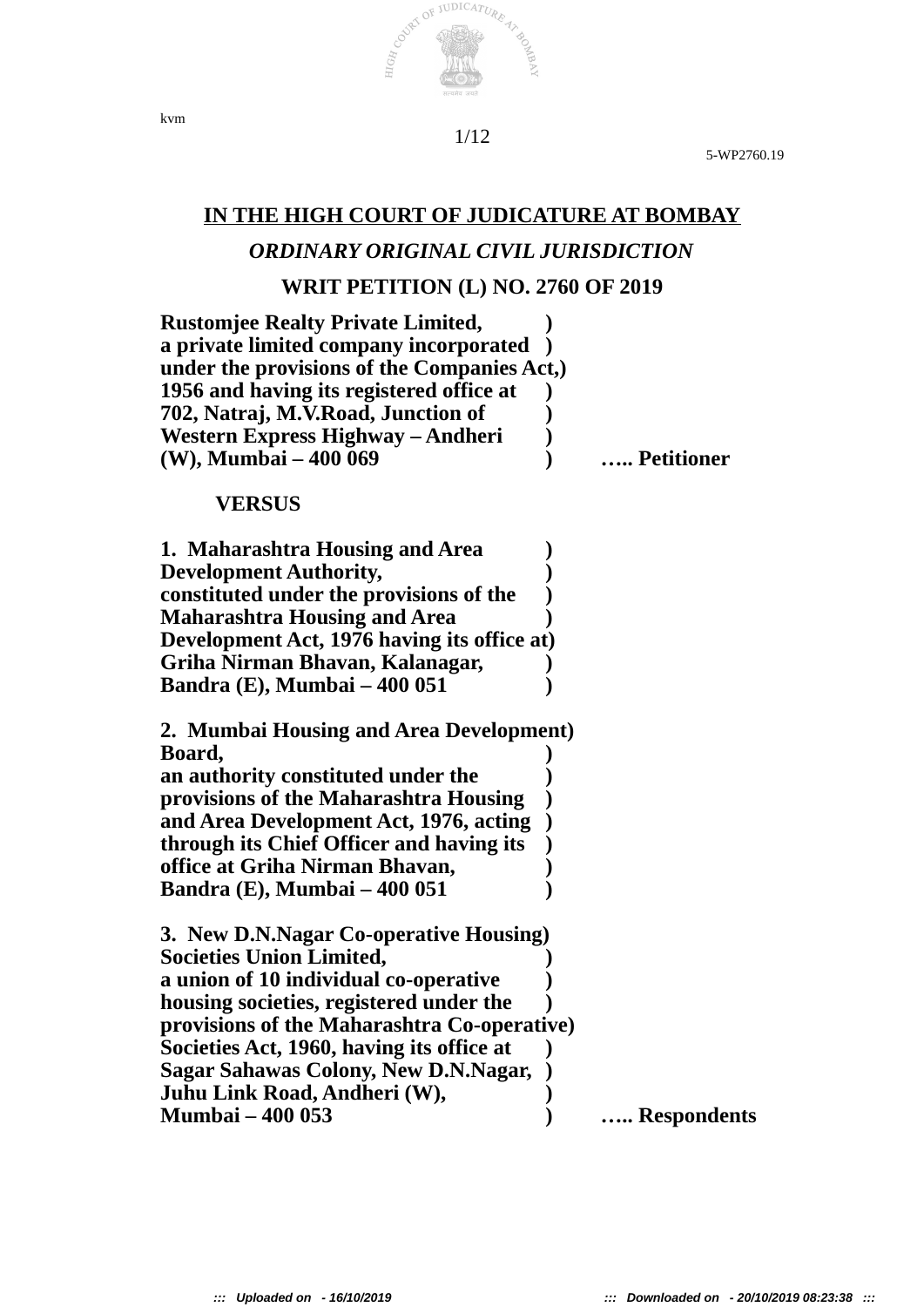

5-WP2760.19

Mr.Virag Tulzapurkar, Senior Advocate, a/w. Ms.Sowmya Srikrishna, Mr.Denzil Arambhan, Ms.Apeksha Munot, i/b. M/s.Wadia Ghandy & Co. for the Petitioner.

Mr.P.G.Lad, a/w. Ms.Aparna Kalathil for the Respondent nos. 1 and 2, MHADA.

Mr.Chirag Kamdar, a/w. Mr.R.S.Ghadge for the Respondent no.3.

 **CORAM : R.D. DHANUKA, J. DATE : 11th OCTOBER, 2019** 

### **ORAL JUDGMENT**

Rule. Mr.Lad, learned counsel for the respondent nos. 1 and 2 waives service. Mr.Kamdar, learned counsel for the respondent no.3 waives service.

2. By consent of parties, petition is heard finally. Some of the relevant facts for the purpose of deciding this petition are as under :-

3. By this petition filed under Article 226 of the Constitution of India, the petitioner has impugned the order dated 18<sup>th</sup> September, 2019 passed by the Executing Engineer, Building Permission Department,B.M.,MHADA refusing the subsequent sanction to the application for further commencement certificate made by the petitioner on the ground that the assurance was given by the learned Minister, Housing, building permission for the project in question was suspended.

4. The petitioner has been granted various permissions from time to time by MHADA for carrying out construction of the various buildings. Some of the buildings are already constructed by the petitioner pursuant to those permission. The petitioner had applied for issuance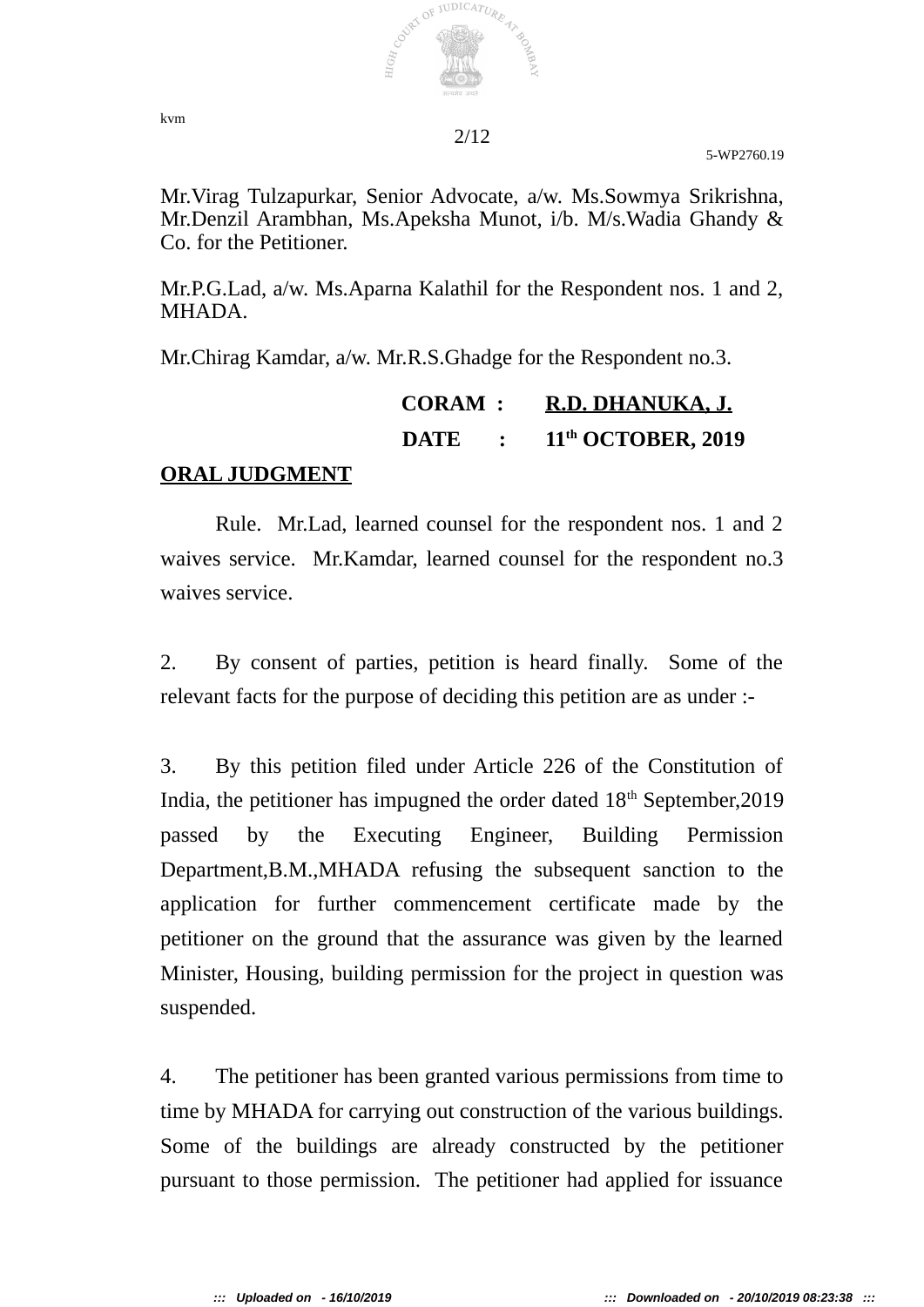

kvm

5-WP2760.19

of further commencement certificate upto 13 upper floors.

5. The petitioner was issued an order dated  $18<sup>th</sup>$  September, 2019 by the Executive Engineer thereby refusing to grant sanction for further commencement certificate in view of the assurance given by the learned Minister in the Assembly to take action against the petitioner.

6. Mr.Tulzapurkar, learned senior counsel for the petitioner invited my attention to the letter dated  $5<sup>th</sup>$  August, 2019 addressed by the Housing Department to the Vice-President of MHADA stating that a call attention motion was issued by the Secretariat of the Maharashtra Legislature Assembly alongwith a copy of the statement given by the Government. A discussion took place in the Maharashtra Legislative Assembly on  $26<sup>th</sup>$  June, 2019. It is stated that in the said meeting of the Assembly, an assurance was given by the Housing Minister to take action against the petitioner. The Vice-President, MHADA was issued following direction. "Vice-President of MHADA to take decision post confirmation of the facts and keep appraised the Government about the decision". By the said communication, the Housing Department requested the Vice-President of MHADA to take action post taking into consideration the assurances given by the Hon'ble Minister as recorded in the minutes of the meeting and to submit report without any delay in respect of the action taken by the Vice-President alongwith his remarks.

7. Learned senior counsel invited my attention to the letter dated 18<sup>th</sup> September, 2019 rejecting the proposal for further commencement certificate applied by the petitioner and directing the stoppage of ongoing work. Learned senior counsel invited my attention to some of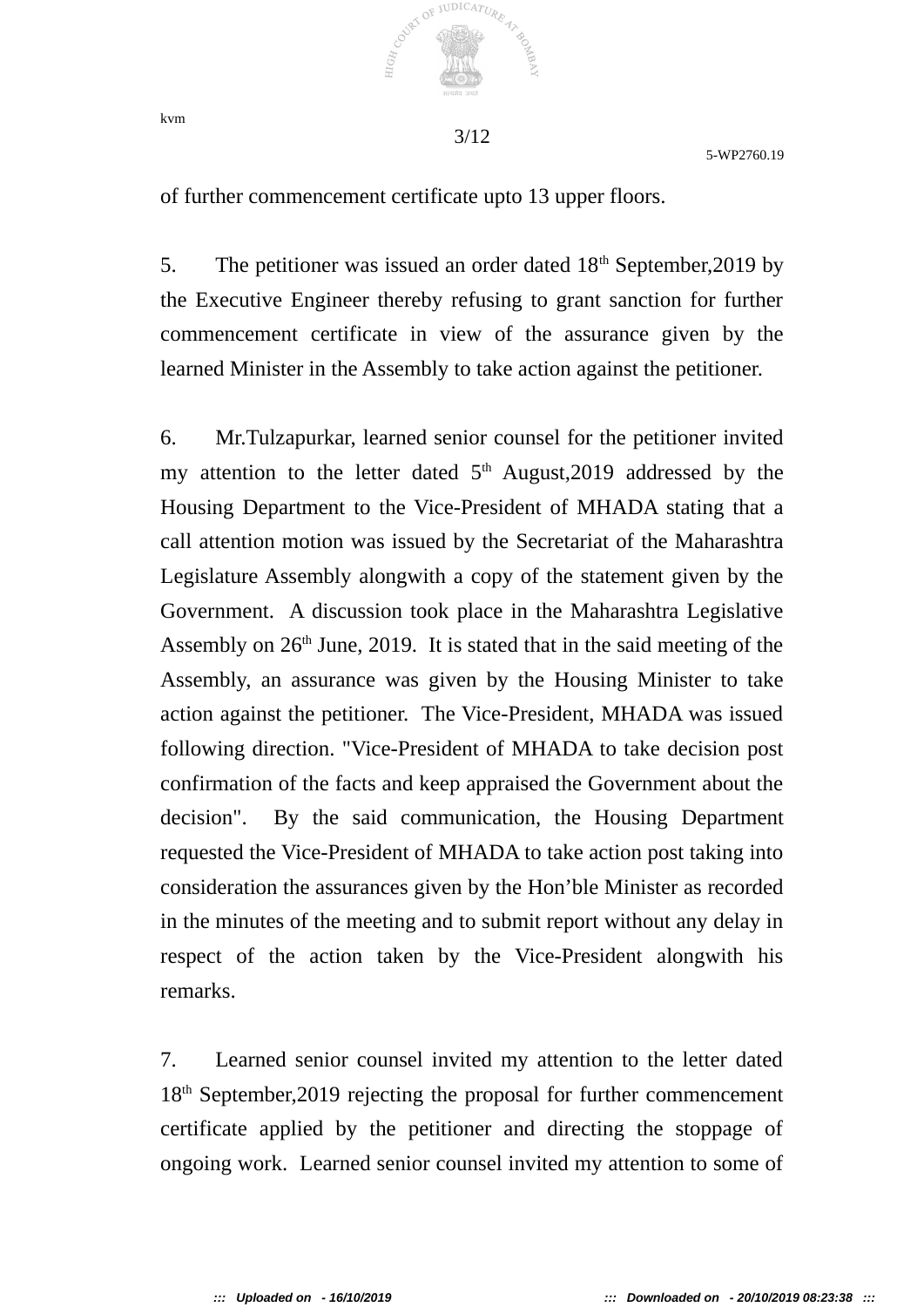

5-WP2760.19

the averments made in the affidavit in reply filed by the MHADA and more particularly paragraph (7). He submits that the MHADA in the said affidavit has clearly admitted that the petitioner has complied with all requisite conditions for grant of permissions and has also paid necessary charges. However, in view of the directions issued by the State Government to stop work notice, the said notice came to be issued by the MHADA and MHADA is not in position to issue commencement certificate for further work.

8. It is submitted by the learned senior counsel that the respondent no.1 has pressed in service section 164 of the Maharashtra Housing and Area Development Act, 1976 for issuing the stop work notice issued to the petitioner. It is submitted by the learned senior counsel that under the said provision of section 164, the State Government is empowered to give directions only in respect of the finances and conduct of the business and affairs of the authority or any Board. He submits that section 164 of the MHADA is not at all attracted to the facts of this case. No directions are issued by the State Government relating to the finances or conduct of the business affairs of the authority.

9. It is submitted that even if section 164 of MHADA stands attracted, none of the directions are issued by the State Government to MHADA to reject the application of the petitioner for grant of further commencement certificate or to issue stop work notice.

10. Learned senior counsel submits that even by said letter dated  $5<sup>th</sup>$ August,2019 issued by the Housing Department to the Vice-President, there was no stay granted by the Housing Minister nor any direction was issued not to issue any further commencement certificate. He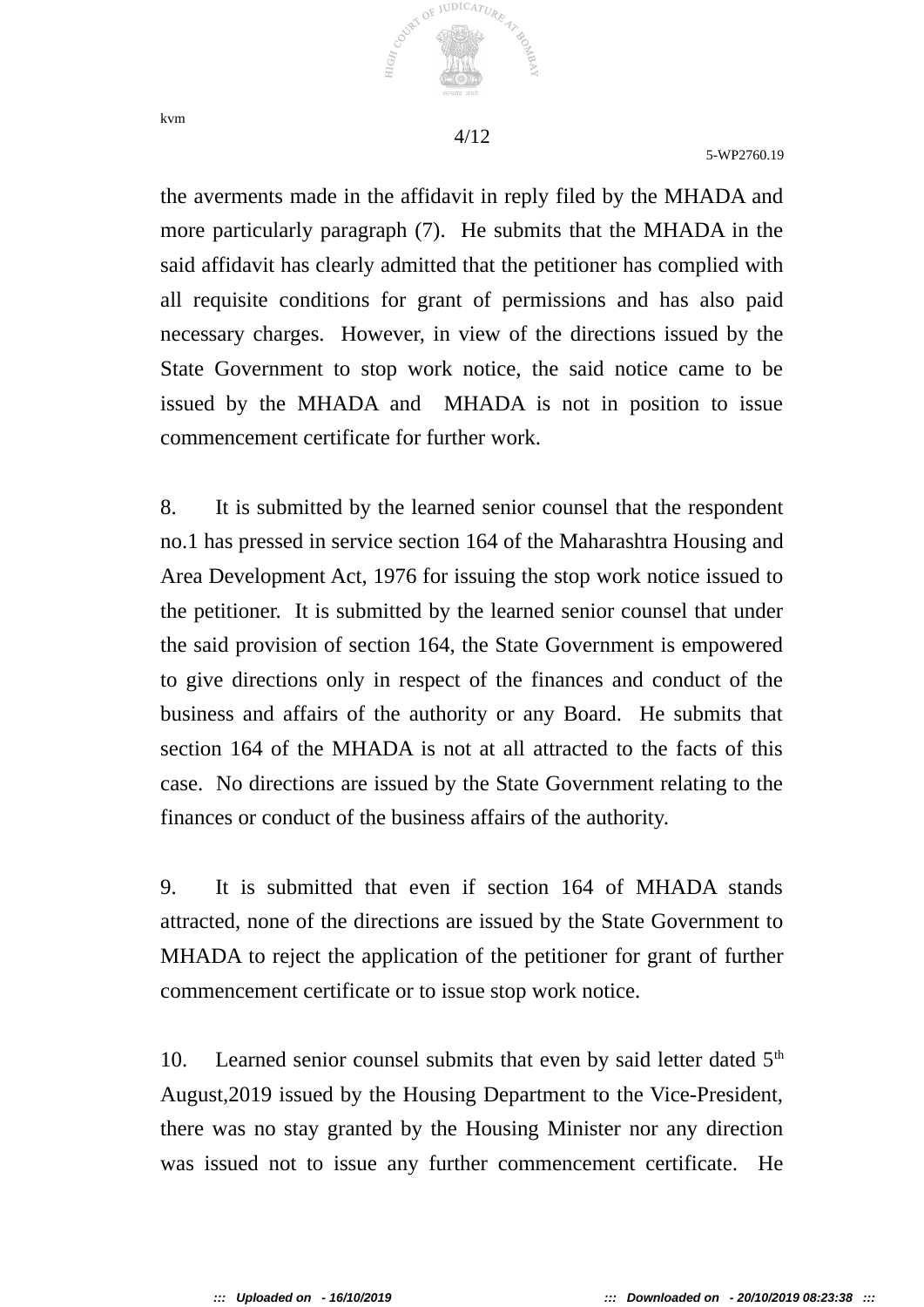

5-WP2760.19

submits that the said letter atmost directs the Vice-President, MHADA to conduct an enquiry regarding factual position and after conducting such enquiry, to submit a report before the State Government. He submits neither any enquiry was conducted by the Vice-President of MHADA nor any report was submitted to the State Government for further action against the petitioner.

11. Learned senior counsel submits that in this case, MHADA has acted as a planning authority and thus action, if any, which could be taken by the MHADA as a planning authority could be only under section 54 read with section 52 of the Maharashtra Regional and Town Planning Act, 1966 for alleged breaches set out in section 52. He submits that in this case, the respondent no.1 who acts as a planning authority has not pointed out any breaches alleged to have been committed by the petitioner under section 52 of MRTP Act and thus could not have issued any stop work notice against the petitioner. Learned senior counsel also placed reliance on section 154 of the MRTP Act and would submit that atmost the State Government is empowered to issue certain directions to the authority under section 154 provided such directions are not in conflict with or contrary to the provisions of MRTP Act. He submits that neither any such directions are issued by the State Government under section 154 of MRTP Act to the MHADA nor MHADA could issue any stop work notice based on such provision.

12. Learned senior counsel also invited my attention to the averments made by the MHADA in paragraph (4) of the affidavit in reply and would submit that the said allegations are factually incorrect. The petitioner has already handed over the possession of 480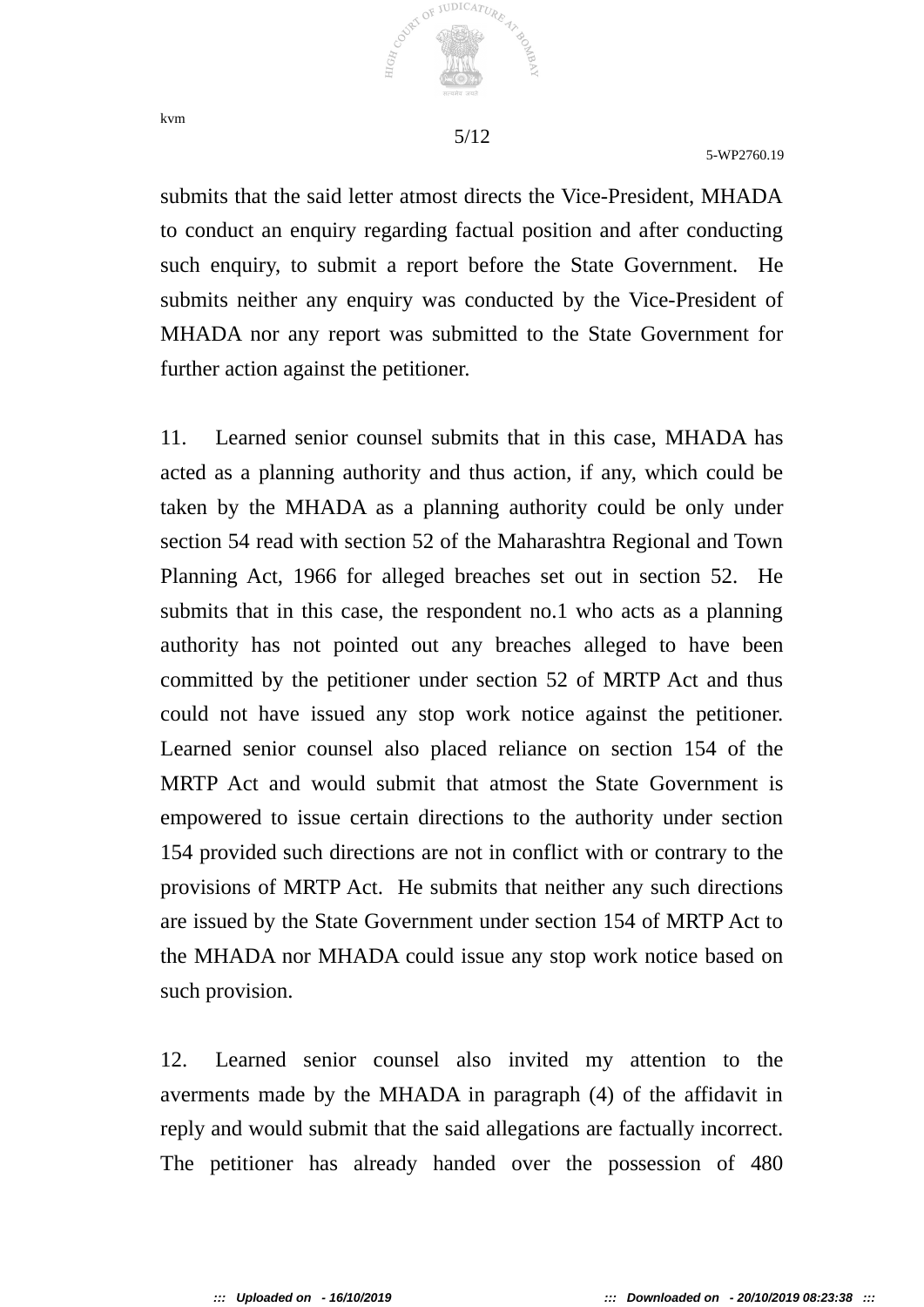

5-WP2760.19

tenaments to the respondent no.3 society. At this stage, Mr.Kamdar, learned counsel for the respondent no.3 confirms that the society has already received vacant possession of 480 tenaments from the petitioner. Statement made by the learned counsel is accepted.

13. Learned senior counsel invited my attention to the order passed by this court on 17<sup>th</sup> November, 2017 in Writ Petition No.624 of 2017 with Writ Petition No.451 of 2017 which was filed by this petitioner itself against the respondent nos.1 and 2 and would submit that even in past, similar illegal action was taken by the respondent nos. 1 and 2 against the petitioner. This court by the said order dated  $17<sup>th</sup>$ November,2017 had passed strictures against MHADA and had quashed and set aside the similar action taken by the MHADA in the said writ petition. He submits that inspite of the said order passed by this court, passing strictures against MHADA for similar action, at the instance of an issue raised by one of the member of the Legislative Assembly in Maharashtra Legislative Assembly which was also raised by the same member of the Legislative Assembly who has also raised similar issue again against the petitioner, the respondent no.1 again committed illegality by taking similar action.

14. Learned senior counsel placed reliance on judgment of Supreme Court in case of *Laxminarayan R.Bhattad and others vs.State of Maharashtra and another, (2003) 5 SCC 413* and more particularly paragraph (51) in support of the submission that even if any action could be initiated by the State Government under section 154 of MRTP Act, the said direction could not be contrary to the statute or the statutory regulations under MRTP Act.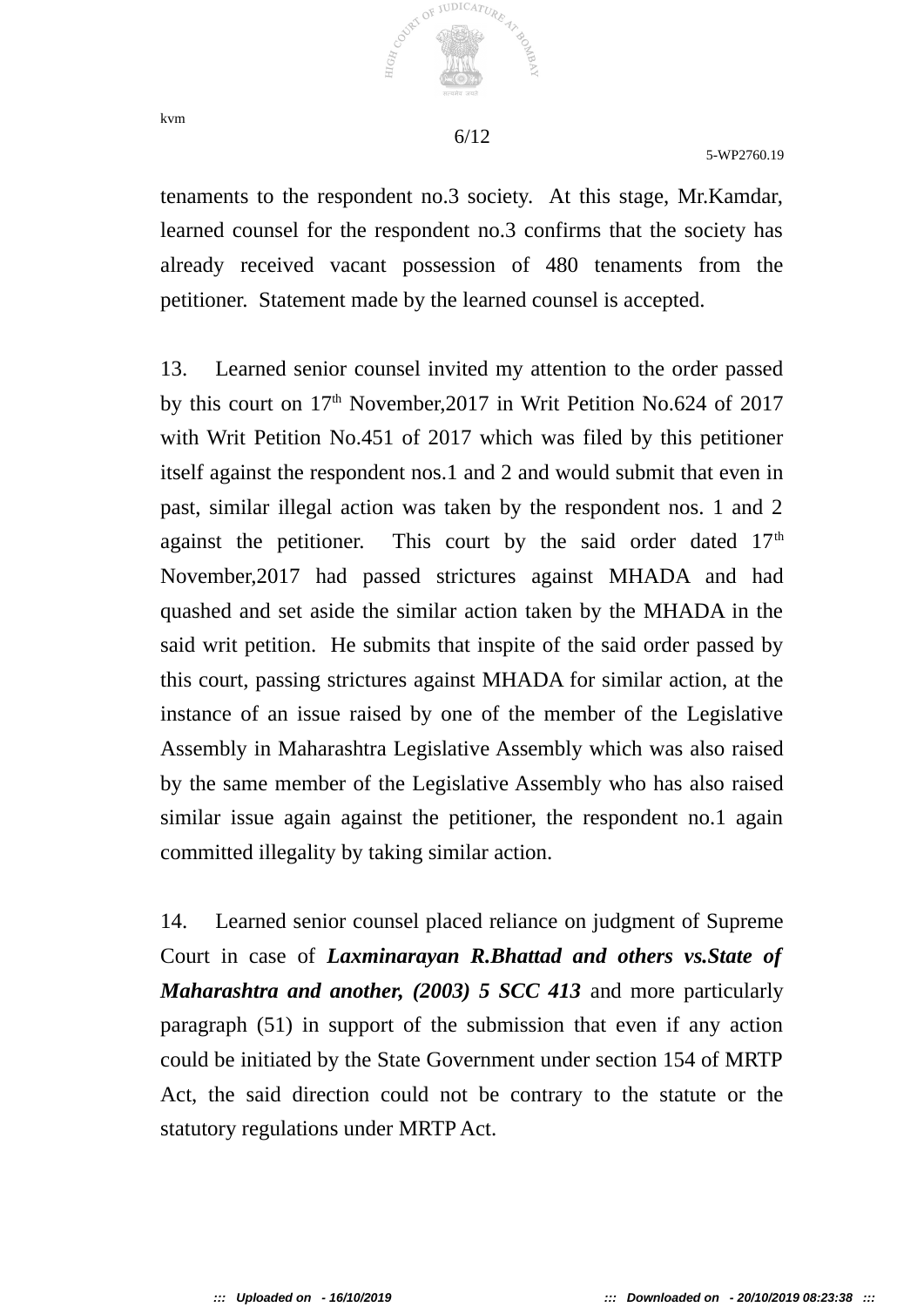kvm



JUDICATURE

 $O_{\tilde{E}}$ 

5-WP2760.19

15. Mr.Lad, learned counsel for the respondent nos. 1 and 2 on the other hand invited my attention to some of the annexures to the affidavit in reply filed by the respondent no.1 and more particularly the minutes of the meeting of the Maharashtra Legislative Assembly and would submit that in the said meeting, the learned Housing Minister had given an assurance to the members of the Assembly present in the said meeting that an appropriate action would be taken against the petitioner in respect of the alleged contravention of law. He submits that the said assurance made by the learned Minister on the floor of the Assembly was considered by the respondent no.1 as an order of stay and accordingly directed the petitioner to stop work and refused to grant any further commencement certificate in respect of the ongoing project of the petitioner.

16. In support of this submission, learned counsel strongly placed reliance on the letter issued by the Housing Department to the Vice-President on  $5<sup>th</sup>$  August, 2019 annexed at Ex.I to the affidavit in reply and would submit that the said direction was a direction issued to the MHADA under section 164 of the MHAD Act. He submits that MHADA being an authority defined under the provisions of the said Act was bound by such directives issued by the State Government under section 164 of the MHAD Act and thus the action taken by the respondent no.1 to issue stop work notice and to refuse to grant further commencement certificate cannot be faulted with.

17. Mr.Lad, learned counsel for the respondent nos. 1 and 2 does not dispute that the petitioner has already complied with all the requisite conditions as is apparent in paragraph (7) of the affidavit in reply filed by the respondent nos. 1 and 2. He submits that the respondent no.1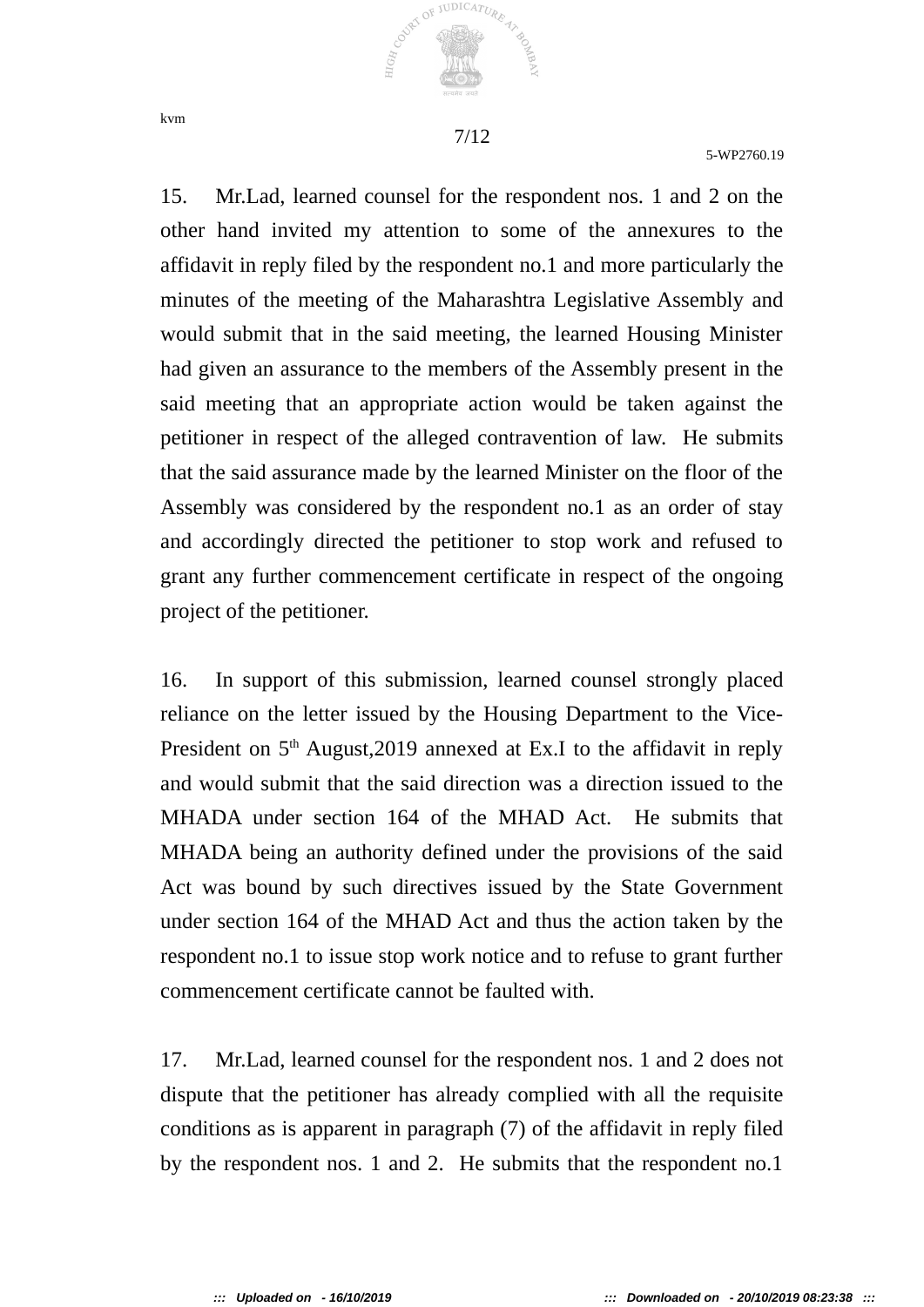

5-WP2760.19

being planning authority, could not refuse to comply with the directions issued by the State Government.

18. Mr.Tulzapurkar, learned senior counsel for the petitioner in rejoinder would submit that no part of section 164 would be attracted to the facts of this case. He submits that even if the arguments of Mr.Lad, learned counsel for the respondent nos. 1 and 2 are accepted that section 164 (2) of MHADA is applicable to the facts of this case, MHADA has not come out with the case as to which condition of section 164(2) is attracted to the facts of this case or which resolution or order or action of the MHADA would affect the public interest.

19. A perusal of the documents annexed to the petition clearly indicates that the respondent no.1 has issued a stop work notice and has refused to grant further commencement certificate in favour of the petitioner relying upon the assurance given by the Housing Minister in the Assembly. A perusal of the said letter dated  $5<sup>th</sup>$  August, 2019 indicates that there is a reference made to the discussion held in the Maharashtra Legislative Assembly in the meeting held on  $26<sup>th</sup>$  June, 2019. The minutes of the said meeting placed on record by Mr.Lad, learned counsel for the respondent nos. 1 and 2 indicates that one of the member of the Legislative Assembly had raised an issue about the alleged contravention of law by the petitioner.

20. In response to the said issue raised by one of the Member of the Legislative Assembly, the learned Housing Minister made an assurance that an action would be initiated against the petitioner. A perusal of the said letter dated  $5<sup>th</sup>$  August, 2019 clearly indicates that the Vice-President of MHADA was requested to take decision post confirmation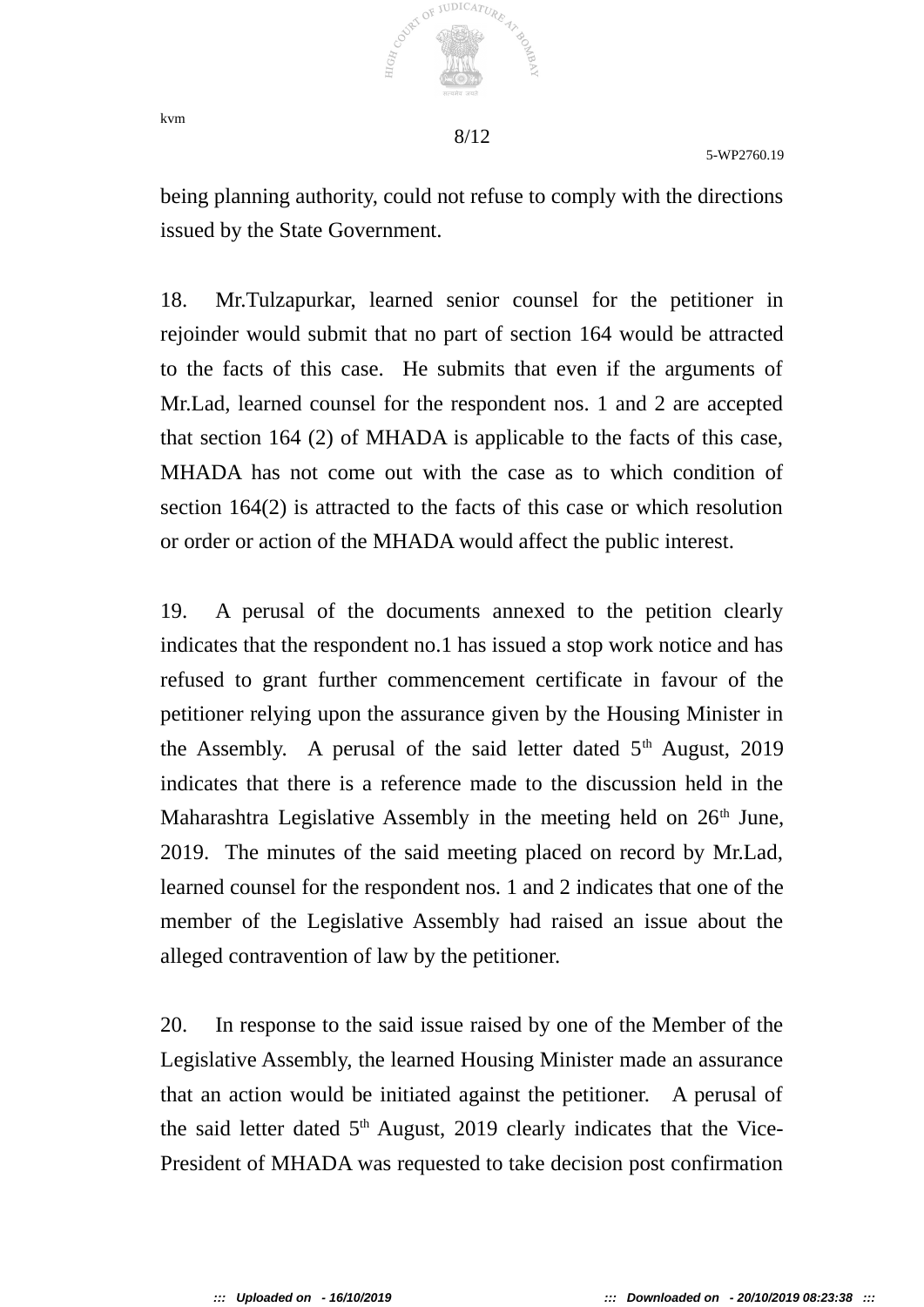

5-WP2760.19

of facts and to keep appraise the State Government.

21. It is not in dispute that the respondent nos. 1 and 2 neither conducted any enquiry pursuant to the said letter issued by the Housing Department on 5<sup>th</sup> August, 2019 nor submitted any report to the Government about any further action.

22. In my view merely because an assurance is made by the learned Minister on the floor of the Maharashtra Legislative Assembly that an action would be taken against a member of public dealing with MHADA, such assurance given by the learned Minister cannot be elevated to an order passed by the State Government to be binding on MHADA for initiation of an action against a member of public dealing with MHADA.

23. Be that as it may, a perusal of section 164 of MHADA clearly indicates that the State Government may issue directions or instructions only in regard to the finances and conduct of business and affairs of the authority or any board. A conjoint reading of section 164 (1) and (2) (a) indicates that if any such resolution or order of the authority which is likely to lead to abuse or misuse of or to cause waste of the fund of the authority, only in such circumstances, the State Government may issue a direction in public interest.

24. In my view, section 164 of the MHADA would not attract in this situation. Even if section 164 is attracted, in my view since MHADA has not demonstrated before this court that the State Government was of the opinion that the permission granted in favour of the petitioner would lead to abuse or misuse or would cause waste of the funds of the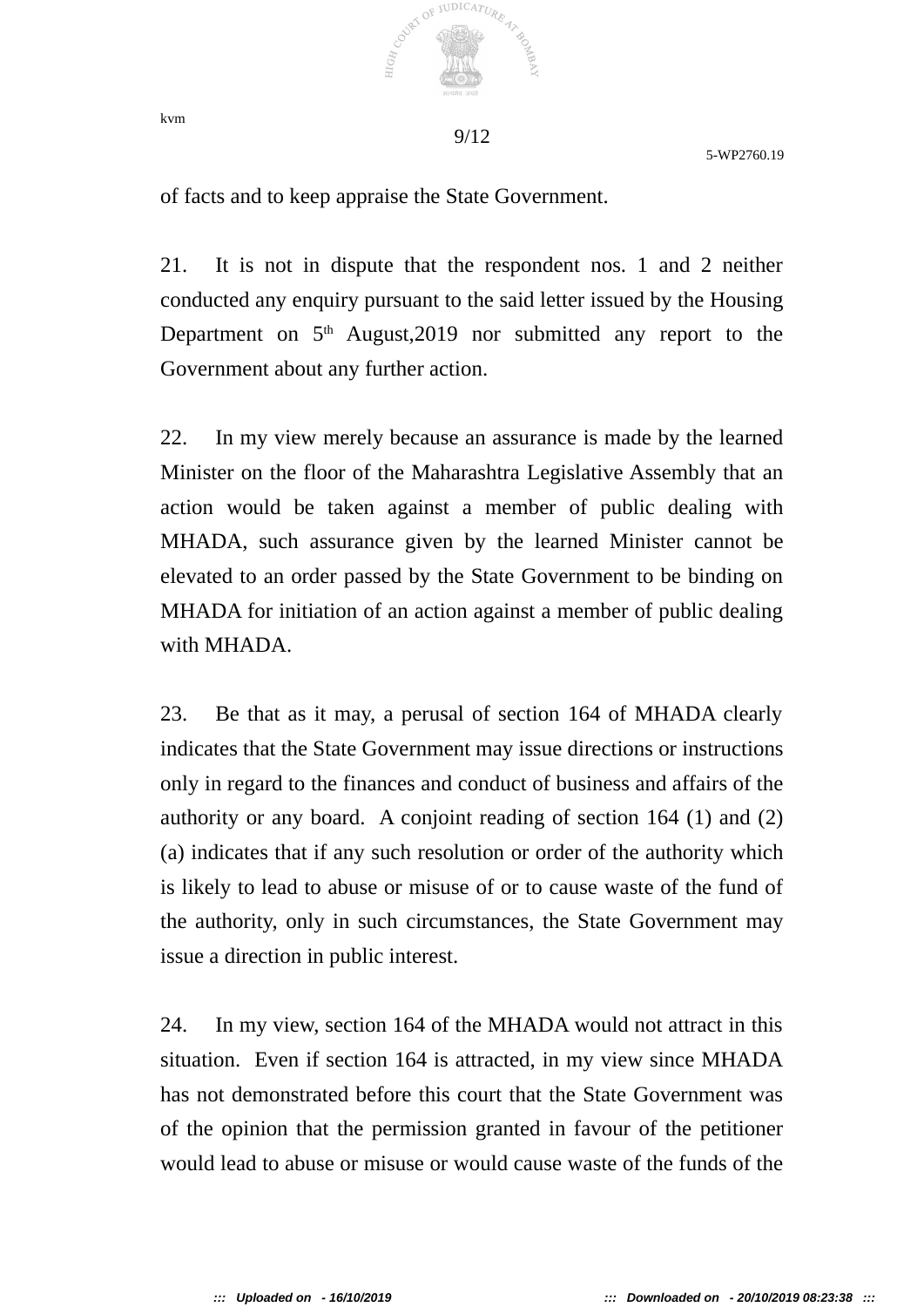

5-WP2760.19

authority, the conditions prescribed in the said provision are not satisfied in the facts of this case.

25. Learned counsel for the respondent nos. 1 and 2 does not dispute that the MHADA in this case has acted as a planning authority defined under the provisions of the Maharashtra Regional and Town Planning Act, 1966. A perusal of section 54 of the MRTP Act which has to be read with section 52 clearly indicates that the planning authority is empowered to issue stop work notice under section 54 only if any of the breaches as provided under section 52 of the MRTP Act is committed. Admittedly in this case the respondent no.1 has not invoked or pressed in service the powers exercised under section 54 read with section 52 of the MRTP Act.

26. A perusal of the order dated  $17<sup>th</sup>$  November, 2017 passed by Shri Justice G.S.Patel in Writ Petition No.624 of 2017 which was filed by the petitioner against the MHADA and others clearly indicates that a similar action initiated by the MHADA at the instance of the same Member of Legislative Assembly who had raised an issue before the Maharashtra Legislative Assembly alleging breaches of the provisions of law by the petitioner was the subject matter of the said writ petition. In the said matter also the MHADA had issued stop work notice. This court in paragraph (6) of the said judgment has observed that there seems to be something of a synaptic failure between what was said in the Assembly, what was communicated to MHADA and what MHADA then actually did. The Government secretary himself did not understand the proceedings in the House as imposing a stay and quite rightly so, because the Assembly could not in the course of any debate issue a stay. All that was noted was a statement made by the Hon'ble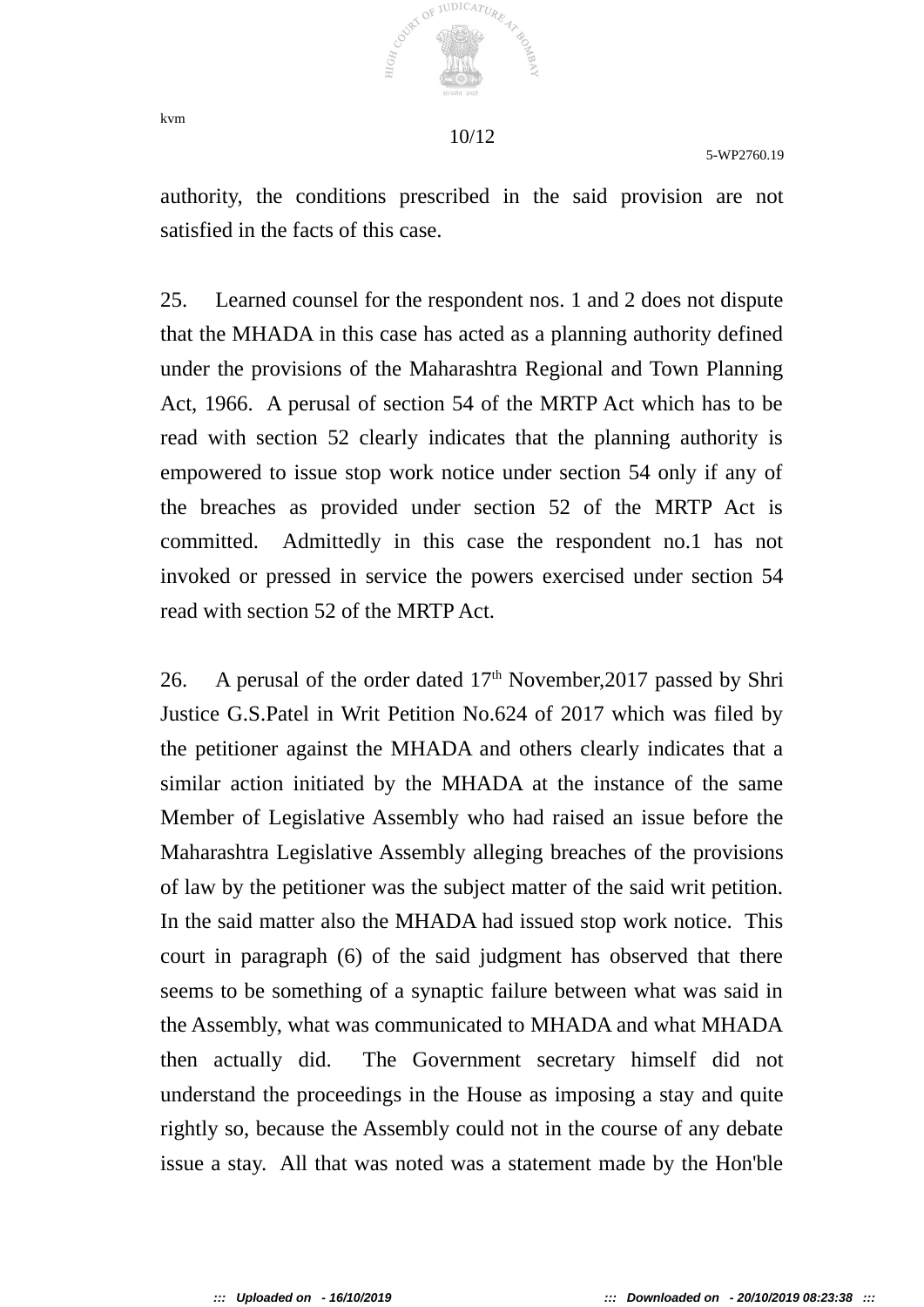

5-WP2760.19

Chief Minister. This court also observed that the MHADA chose to elevate the communication to a full-scale stay on the free-sale component. Though in similar facts this court was pleased to quash and set aside the action of MHADA after passing strong observations against the conduct of MHADA, the MHADA once again refused to grant further commencement certificate and issued stop work notice against the petitioner by considering the said assurance of the Housing Minister as an order under section 164 of MHADA.

27. In my view, at the first instance, the learned Minister himself could not have granted any stay on the floor of Maharashtra Legislative Assembly against MHADA from issuing any further commencement certificate or could not have issued any direction to stop work notice and that also without following the provisions of law. Be that as it may, no such directions were issued by the State Government under section 164 and thus the respondent nos. 1 and 2 were not bound to issue any such stop work notice or could not have refused to issue any further commencement certificate on the premise that such directions would fall under section 164 of MHADA and were binding upon the MHADA.

28. A perusal of para 7 of affidavit in reply filed by MHADA clearly indicates that it is an admitted position that the petitioner has complied with all the requisite conditions. The petitioner's amended plan is also approved on  $10<sup>th</sup>$  May, 2019. The petitioner has also admittedly paid the requisite charges. In my view the action of the respondent nos. 1 and 2 in refusing to grant further commencement certificate and to issue further stop work notice is totally illegal and contrary to provision of MHADA as well as the provisions of MRTP Act, 1966.